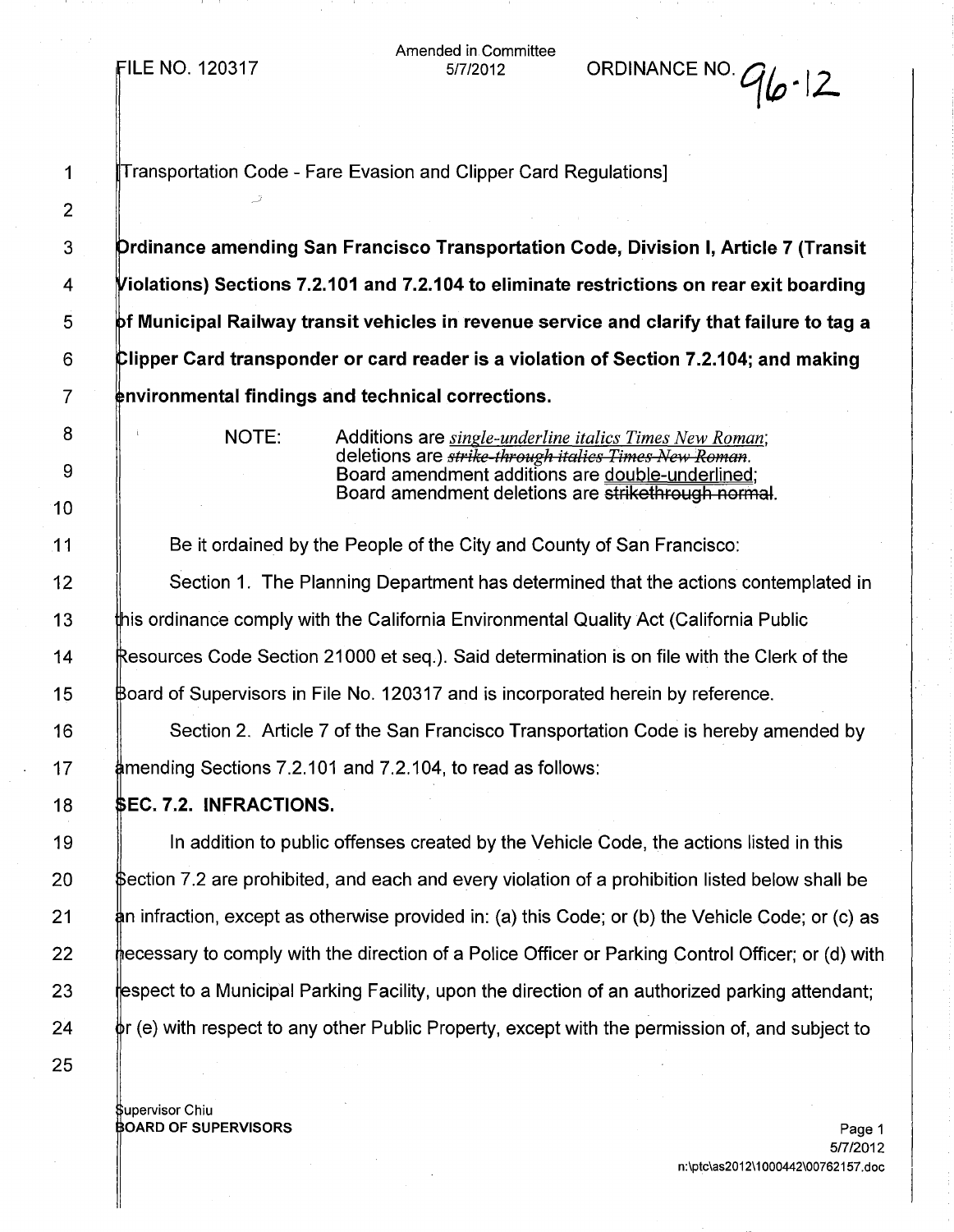1 uch conditions and regulations as are imposed by the agency that owns the property that are 2 by a by a by public inspection at the agency's offices.

12

13

14

15

16

17

## 3 EC.7.2.101. **FARE EVASION REGULATIONS.**

 $\frac{4}{1}$  (a) For any passenger or other person in or about any public transit station (including  $5$  heth outdoor high-level boarding platform or station operated by the Bay Area Rapid Transit 6 istrict), *light rail vehicle.* streetcar, cable car, motor coach, trolley coach or other public transit  $7$  vehicle to evade any fare collection system or proof of payment program instituted by the 8 Municipal Transportation Agency.

9 (b) For any person to board or ride a *light rail vehicle,* streetcar, cable car, motor coach,  $10$  drolley coach without prior or concurrent payment of fare.

11  $\parallel$  (c) For any person to board a streetcar, motor coach, trolley coach through the rear exit  $\{ \text{except: } (i) \text{ when a representative of the transit system is present at such exit for the collection of fares } \}$  $\stackrel{1}{\theta}$ r transfers or the inspection for proof of payment; (ii) when the streetcar, motor coach, trolley coach or other transit vehicle is operating at a station or boarding platform where fares are collected prior to  $\frac{1}{2}$ oarding the transit vehicle; (iii) when necessary for access-by-persons-with disabilities on wayside  $^{\rm h}$ oarding platforms; (iv) when the streetear, motor coach, or trolley coach is operating in a Proof of  $^{\rm c}$ <del>ftayment Zone; or (v) on lines, routes or at locations designated by the SFMTA.</del>

18  $\|\theta\|$  fd To fail to display a valid fare receipt or transit pass at the request of any authorized 19 presentative of the transit system or duly authorized peace officer while on a transit vehicle 20  $\phi$ r in a Proof of Payment Zone.

21  $\|\cdot\|$  (ed) To misuse any transfer, pass, ticket, or token with the intent to evade the payment 22  $\oint$  f any fare.

23 if  $\mathbb{F}$  if  $\mathfrak{f}_e$ . To knowingly use or attempt to use any illegally printed, duplicated, or otherwise 24 produced token, card, transfer or other item for entry onto any transit vehicle or into any 25  $\frac{1}{2}$  transit station with the intent of evading payment of a fare.

upervisor Chiu

OARD OF SUPERVISORS Page 2 5/7/2012 n:\ptc\as2012\1 000442\00762157.doc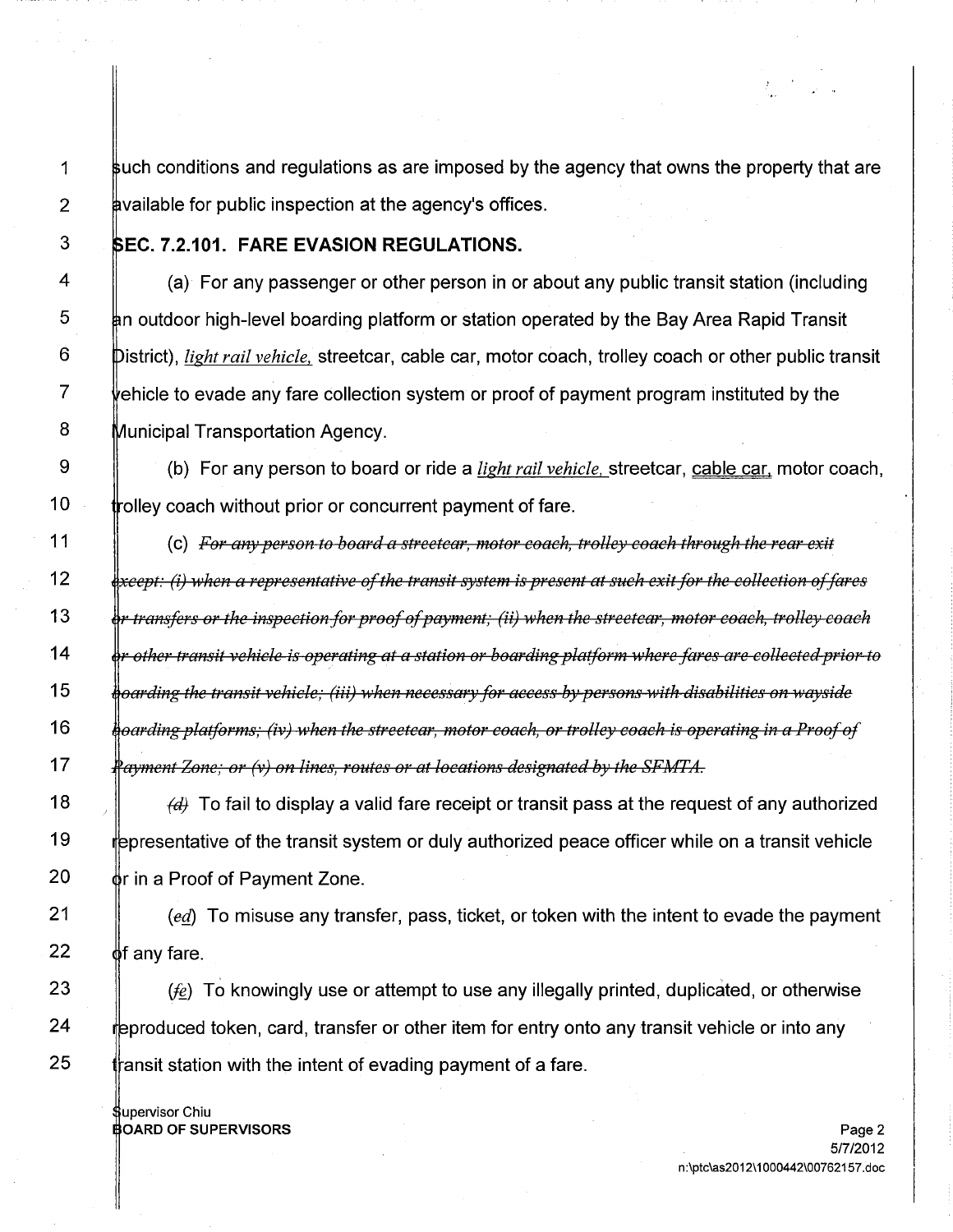1  $\|\cdot\|_{\mathcal{G}}$  For any unauthorized person to use a discount ticket or fail to present, upon  $2 \div$  request from a system fare inspector, acceptable proof of eligibility to use a discount ticket.  $3$  (127)

4 **EC. 7.2.104 CLIPPER CARD REGULATIONS.**

8

9

10

11

19

 $\overline{5}$   $\parallel$  (a) To fail to display a valid Clipper card at the request of any authorized  $6$  epresentative of the transit system or duly authorized peace officer while on a transit vehicle  $7$  br in a Proof of Payment Zone.

(b) To misuse any Clipper card with the intent to evade the payment of any fare, *or er card trans onder or card reader while on a transit vehicle or in a Proo <sup>0</sup>*  $\mathbb{P}$ avment Zone.

To knowingly use or attempt to use any illegally printed, duplicated, or otherwise (c) 12 igroduced Clipper card for entry onto any transit vehicle or into any transit station with the 13  $\frac{1}{2}$  thent of evading payment of a fare.

14  $\parallel$  (d) For any unauthorized person to use a discount Clipper card or fail to present,  $15$  lipon request from a system fare inspector, acceptable proof of eligibility to use a discount 16  $\bigcup$  Ulipper card.

17 **Section 3. Effective Date. This ordinance shall become effective 30 days from the** 18  $\theta$  ate of passage.

**Section 4. This section is uncodified.** In enacting this Ordinance, the Board intends to mend only those words, phrases, paragraphs, subsections, sections, articles, numbers, bunctuation, charts, diagrams, or any other constituent part of the Transportation Code that 23 re explicitly shown in this legislation as additions, deletions, Board amendment additions, 24 and Board amendment deletions in accordance with the "Note" that appears under the official title of the legislation.

upervisor Chiu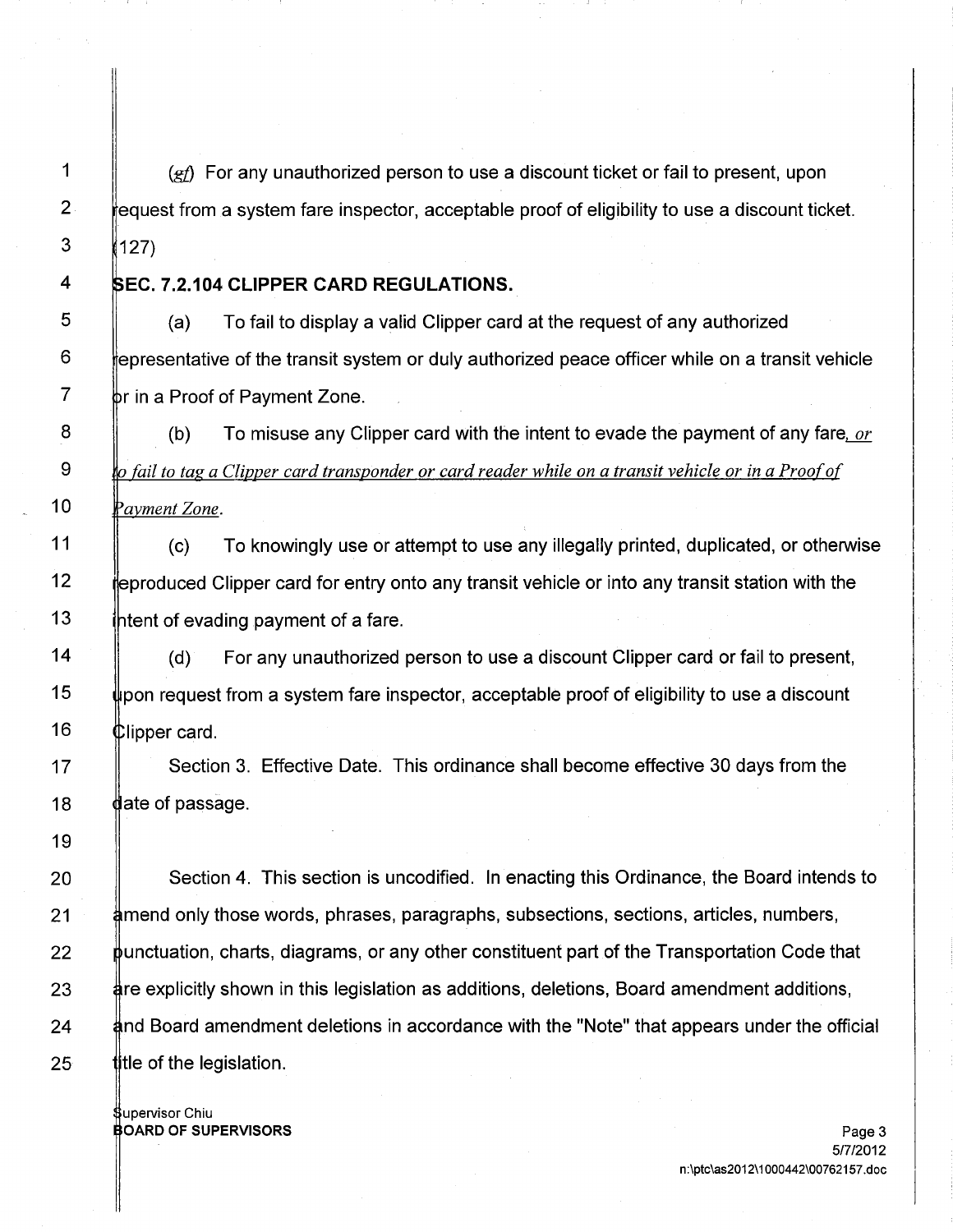APPROVED AS TO FORM: DENNIS J. HERRERA, City Attorney

By: JOHN I. KENNEDY<br>Deputy City Attorney

BOARD OF SUPERVISORS Page 4